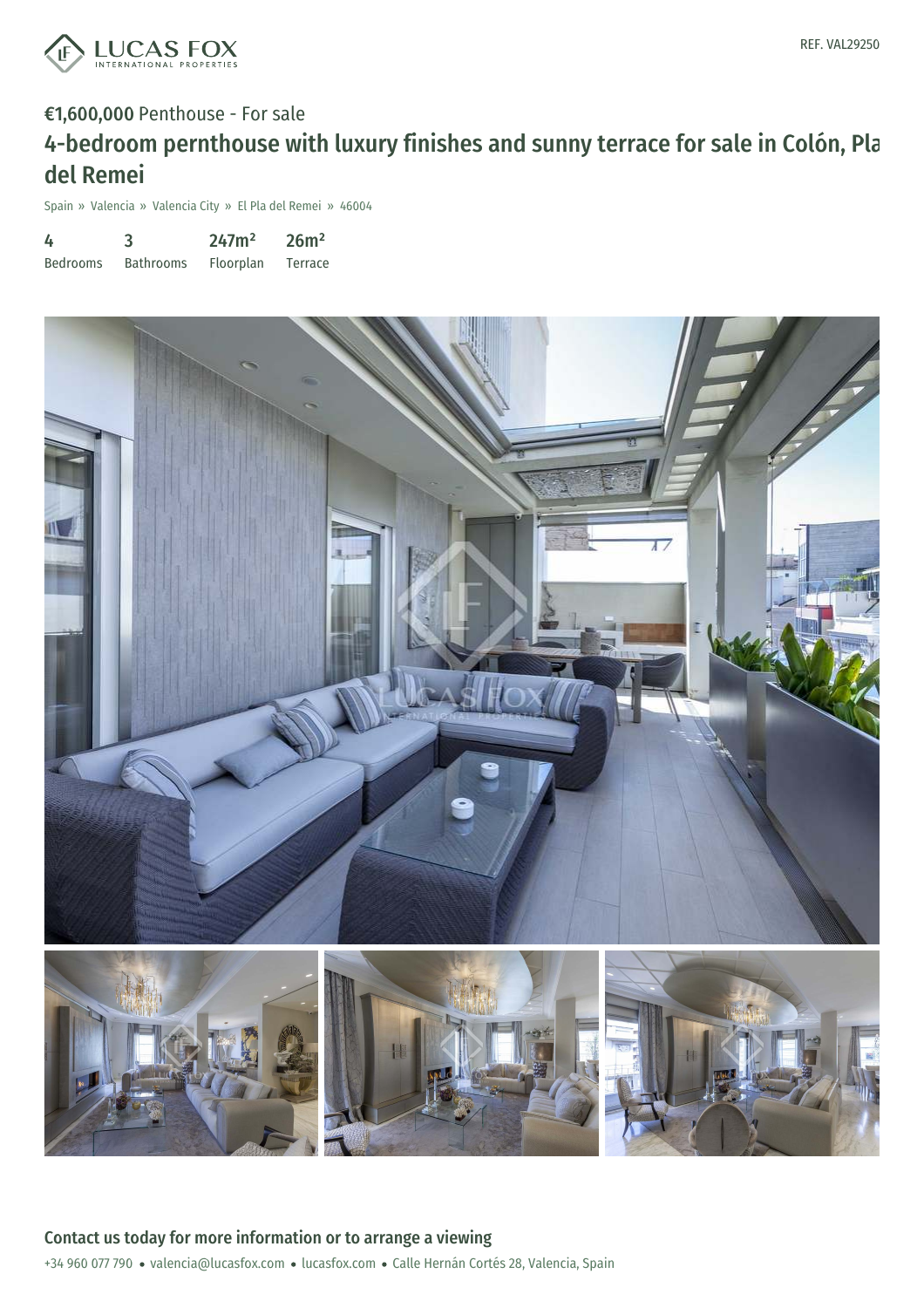

## €1,600,000 Penthouse - For sale 4-bedroom pernthouse with luxury finishes and sunny terrace for sale in Colón, Pla del Remei

Spain » Valencia » Valencia City » El Pla del Remei » 46004

4 Bedrooms 3 Bathrooms 247m² Floorplan 26m² Terrace

**OVERVIEW** 

### High quality, luxurious and spacious penthouse with a sunny terrace on Calle Colón.

We present one of the most exclusive and bright penthouses in Pla del Remei. Its location, its design and its terrace make it a unique large property.

The penthouse, which is very sunny and with numerous windows facing the street, is in the heart of the city, on Calle Colón, a step away from the Plaza del Ayuntamiento in the direction of the historic centre and a walk from the Jardines del Turia.

The property covers a useable interior space of 200 m<sup>2</sup> on a single level and distributed in an immense corner living area and four bedrooms.

The hall gives access to the main living room with fireplace. Together with this space the dining room and the television room open. A guest bathroom together with the generous kitchen island complete the day area. In this same area is the service bedroom with private bathroom.

We go to the main night area, with three double bedrooms facing the street. Two of the bedrooms benefit from direct access to a very bright bathroom. The master suite is located on the quieter end of the penthouse and features a large bathroom and a spectacular walk-in closet. From the suite there is access to the terrace of more than 25 m² with very sunny orientation throughout the day and with textile covers that give privacy. The terrace has two areas, one for eating and the other for living, and with a bar and paellero to serve a few drinks along with an aperitif or prepare a delicious meal.

The number of rooms facing the street stands out in the home, with multiple windows that flood them with natural light throughout the day.

The property was recently renovated with a careful design in which the marble floors stand out with their greenish veining and their continuity, the pieces of the sinks, the tiling and the carpentry, with floor-to-ceiling doors or double doors with textures and decorations customized.

The selection of furniture is another of the benefits of this sophisticated, stately home of extreme quality.



[lucasfox.com/go/val29250](https://www.lucasfox.com/go/val29250)

Terrace, Lift, High ceilings, Marble flooring, Natural light, Air conditioning, Alarm, Balcony, Barbecue, Chill out area, Double glazing, Equipped Kitchen, Exterior, Fireplace, Near international schools, Renovated, Storage room, Transport nearby, Views

#### Contact us today for more information or to arrange a viewing

+34 960 077 790 · valencia@lucasfox.com · lucasfox.com · Calle Hernán Cortés 28, Valencia, Spain